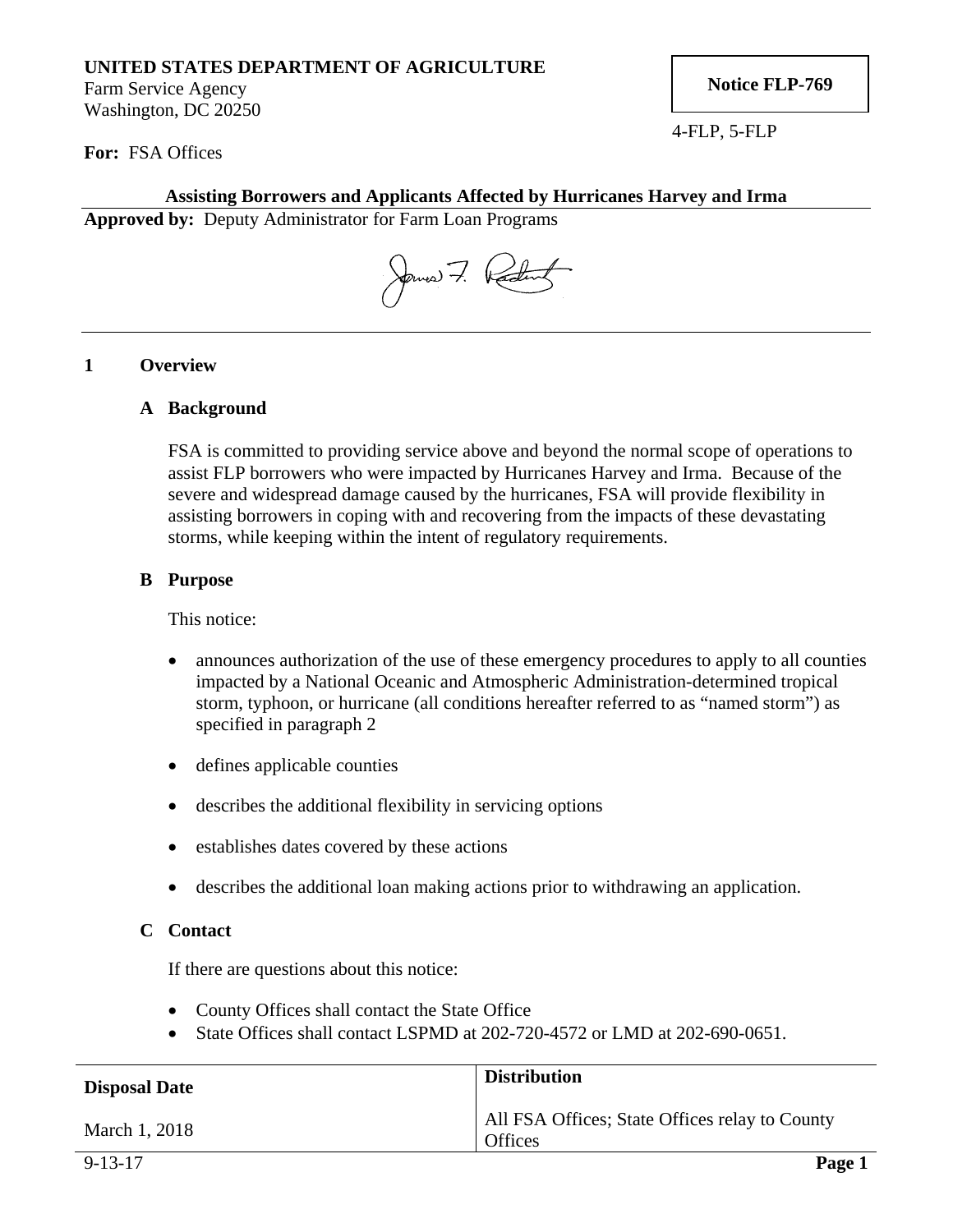## **2 County Designations**

# **A Affected Counties**

The provisions of this notice apply only to counties impacted by a named storm in paragraph 1 that have received a Primary Presidential Disaster Declaration and those counties contiguous to declared counties.

## **B Counties Not Designated**

State Offices shall contact the National Office for guidance if an applicant or borrow whose operation is not in a designated or contiguous county advises a loan or servicing request was impacted by Hurricanes Harvey or Irma.

## **3 Additional Servicing Flexibilities**

# **A Response Timeframes for Primary Loan Servicing (PLS) applications**

A borrower who has received a PLS application, but has not returned it, or has submitted a partial but incomplete application, and was within the 60 day response timeframe as of **August 23, 2017**, in the case of Hurricane Harvey, or as of **September 4, 2017**, for Hurricane Irma, will receive an additional 60 days from the otherwise applicable due date to submit or complete the borrower's PLS application. All borrowers in affected counties who are notified of PLS availability after these dates, through **December 31, 2017**, will receive 120 days, rather than 60 days to respond to the notice.

# **B Response Timeframes for PLS Outcomes**

A borrower who was sent a response to a PLS request (offer of restructuring, market value buy-out, etc.) and whose response timeframe was still open as of **August 23, 2017**, for Hurricane Harvey, or **September 4, 2017**, for Hurricane Irma will be provided an additional 60 days from the otherwise applicable due date to respond to the PLS offer.

### **C PLS outcomes**

A borrower with an open PLS offer will be contacted before closing to determine whether the hurricane affected the offer. For example, in the case of a restructuring offer, the disaster may have impacted the borrower's ability to follow the farm business plan supporting restructuring. If a borrower's PLS application is denied and is in an affected county, the borrower will be given an additional 60 days from the otherwise applicable due date to request reconsideration, mediation or appeal.

All outstanding PLS applications that are contingent on security value (such as current market value buyout or debt writedown) will require FSA to reevaluate the security. If the security value has changed, FSA will make a new PLS determination based upon the updated security value.